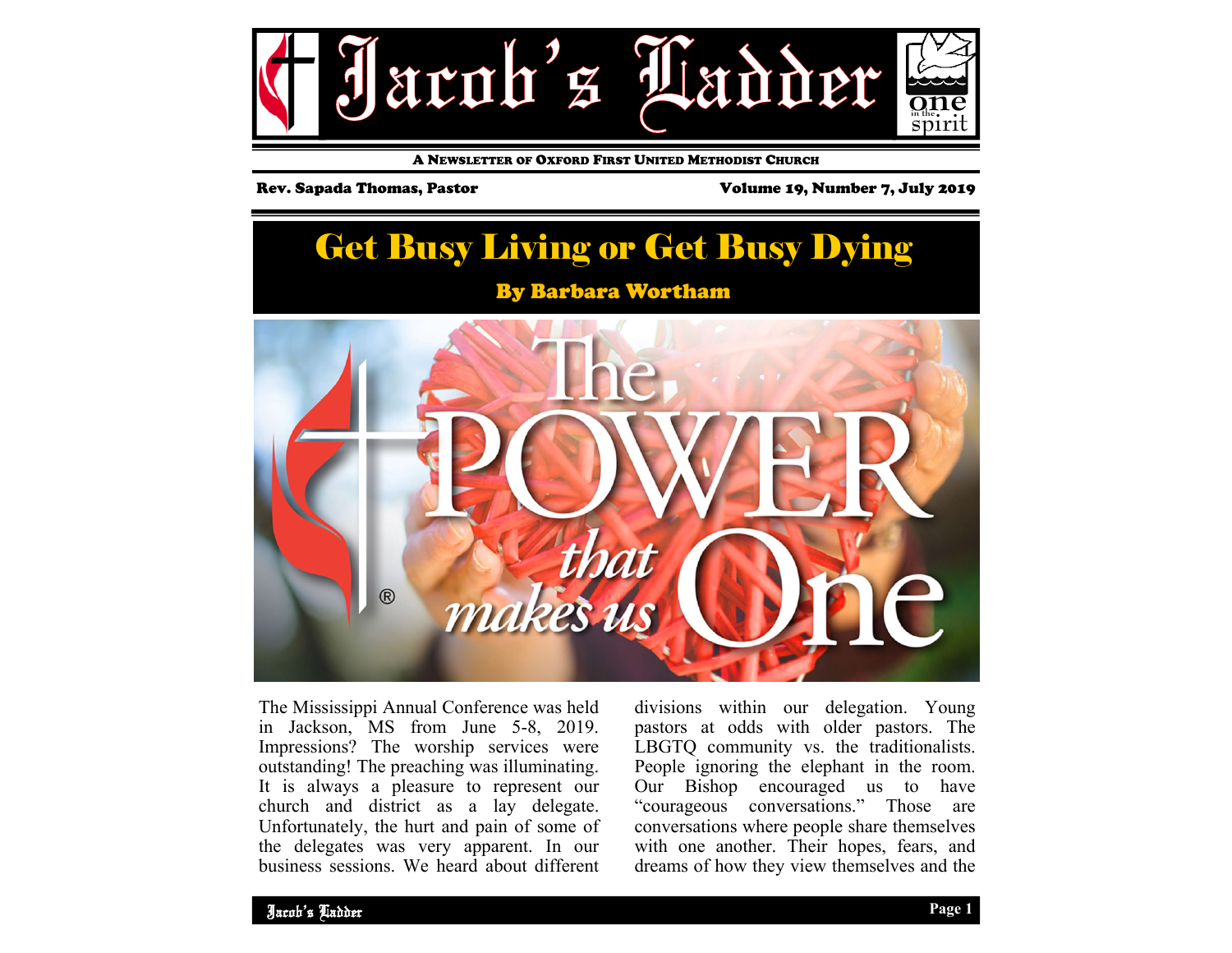church. In his closing sermon, Bishop Swanson referred to a scene from "The Shawshank Redemption." Andy is talking to Red about life outside of prison. Red can't envision what that would be like because he has been behind the walls of Shawshank for so many years. He is "the man" inside and would be lost in the world. Sometimes that is how we feel within our churches. I am somebody inside of these walls. God is calling us to come out of our comfort zone. He is calling us to service. Not so we can sit back and talk about how good we are, but so that we can spread the love of God to a

hurting world. As our church goes forward under whatever name we choose, let us not forget our true purpose. To love as Jesus loved. It is wonderful to be able to reflect back on the loving, nurturing history of our church. The question for us is "who will we love and nurture in order to continue the legacy that was left for us?" My prayer is that the church move forward in love. Not to build a beautiful edifice which will decay over time, but to build a community of love that will expand beyond the church walls and bring about a real change to a hurting and dying world.

# Fathers' Day Honorees



On Sunday, June 16, 2019, Oxford First UMC honored fathers listed above. Chris Bush (center) was the youngest father, and Keith Searcy (right) was both the oldest father and the one with the most children. C.J. Richardson (left) was also there.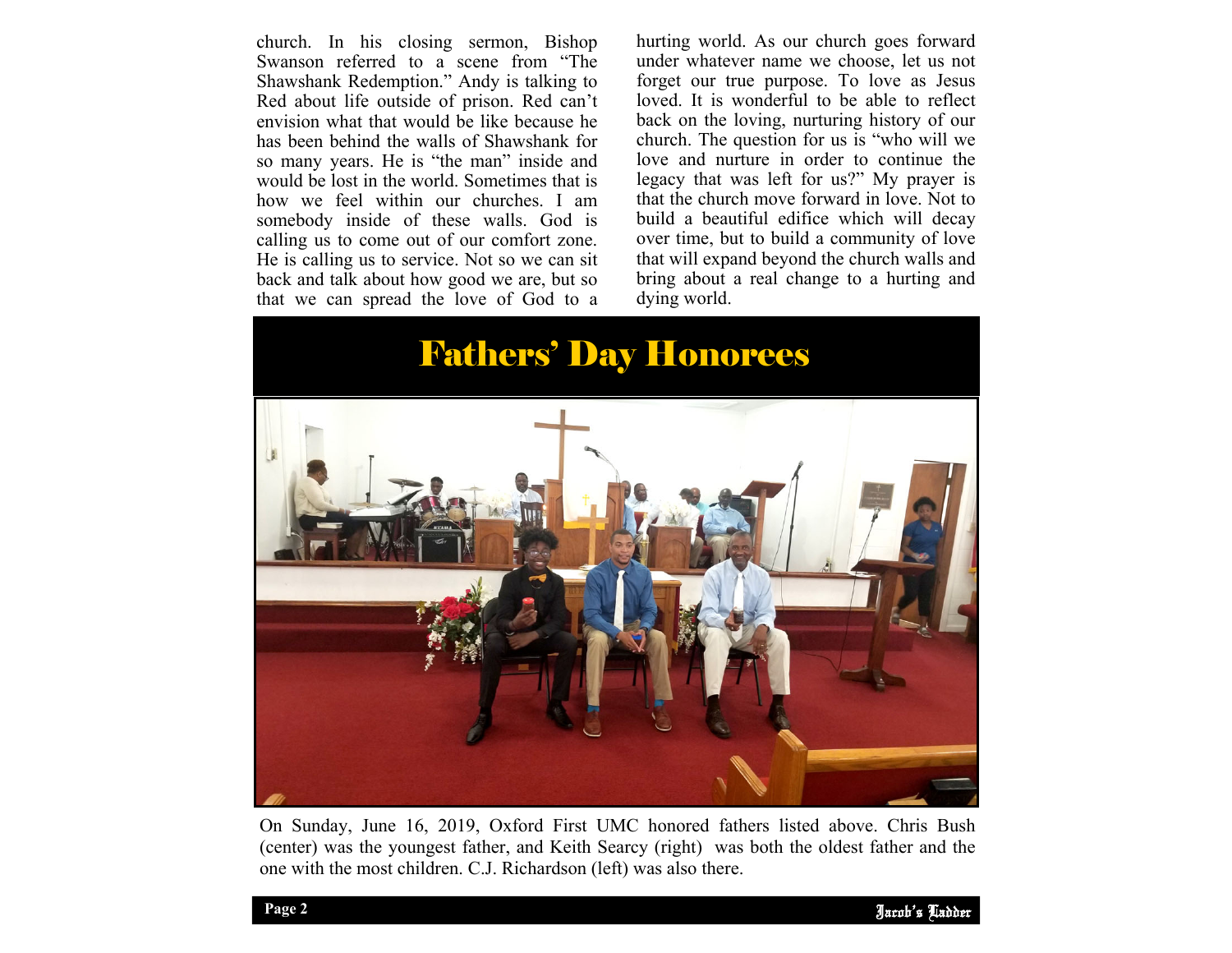# Building The Temple: Pictorial Review

As for this temple you are building, if you follow my decrees, observe my laws and keep all my commands and obey them, I will fulfill through you the promise<br>I gave to David your father. I gave to David your father.

**CONTRACTOR** 

**RAILWILLIA**